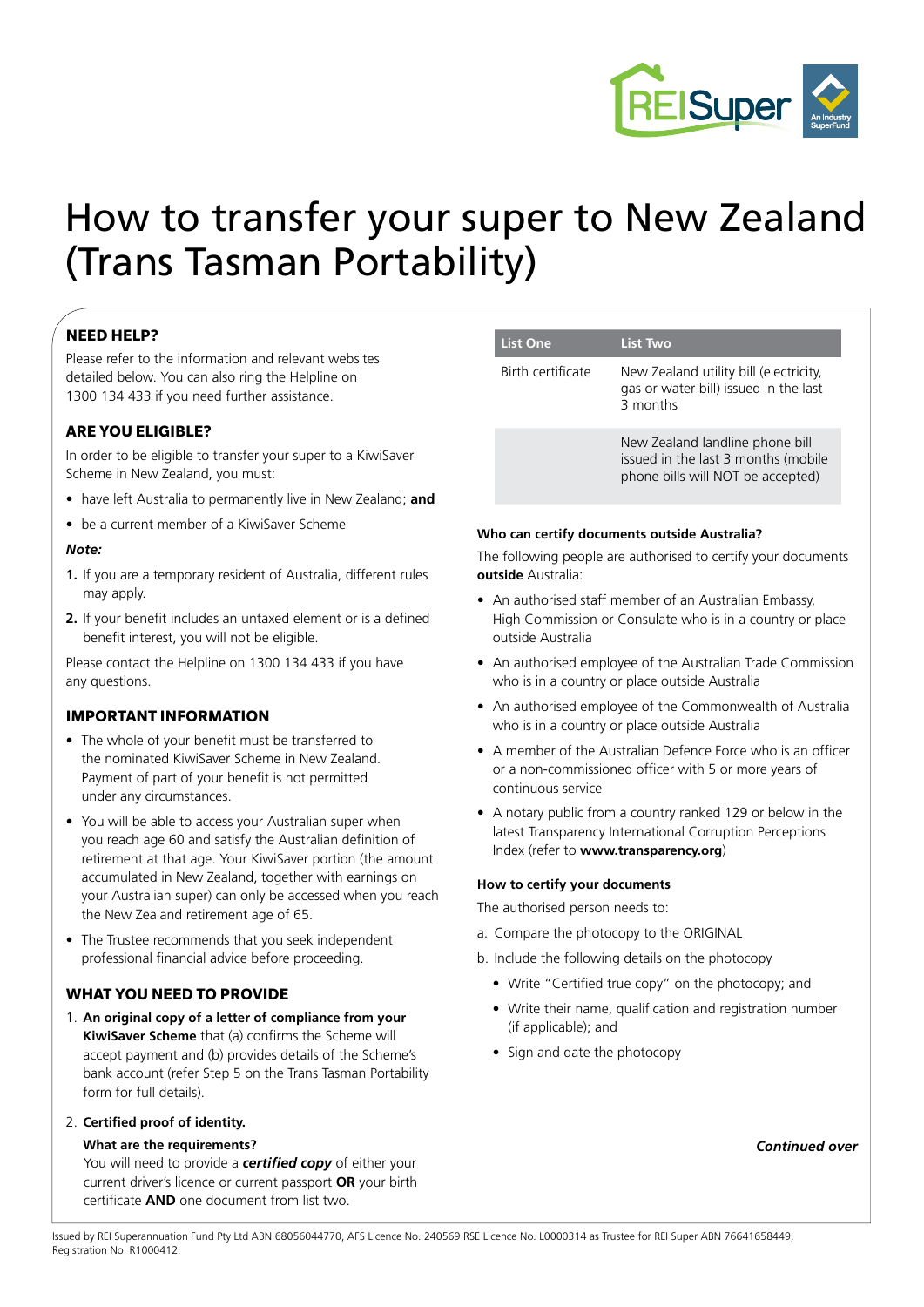#### **3. Proof of New Zealand Residency**

A copy of a New Zealand utility bill (electricity, gas or water bill) or landline phone bill issued in the last 3 months **OR** a copy of a tenancy/leasing agreement for a New Zealand property in which you reside.

#### **4. A completed statutory declaration** witnessed by an eligible person.

You can provide a New Zealand **OR** an Australian<sup>3</sup> statutory declaration. A copy of each type of declaration is attached at the end of this form.

#### **Witness to a statutory declaration**

A statutory declaration must be witnessed by a person who is eligible to do so under the law in either Australia or New Zealand. The people who can witness your statutory declaration in New Zealand will generally be different to those who can certify your proof of identity documents (refer to item 2 on previous page). The table below is provided as a guide only.

For a full list of people who can witness a statutory declaration, please refer to the following websites: **New Zealand** – www.legislation.govt.nz/act/public/1957/0088/latest/whole.html

**Australia** – www.ag.gov.au/Publications/Pages/Statutorydeclarationsignatorylist.aspx

|                                                                                                   | Can certify proof<br>of identity documents | Can witness a<br><b>New Zealand</b><br>statutory declaration | <b>Can witness an</b><br><b>Australian statutory</b><br>declaration |
|---------------------------------------------------------------------------------------------------|--------------------------------------------|--------------------------------------------------------------|---------------------------------------------------------------------|
| New Zealand Notary Public <sup>1</sup>                                                            | ✓                                          | ✓                                                            | $\times$                                                            |
| Australian Notary Public                                                                          |                                            | $\times$                                                     |                                                                     |
| Person enrolled as a barrister<br>and solicitor of the High Court<br>of New Zealand               | J                                          |                                                              | $\times$                                                            |
| New Zealand Justice of the Peace                                                                  |                                            |                                                              | $\times$                                                            |
| Consular or Diplomatic Officer<br>at the Australian High Commission<br>in Wellington <sup>2</sup> |                                            | $\times$                                                     |                                                                     |
| Consular or Diplomatic Officer<br>at the Australian Consulate-General<br>in Auckland <sup>2</sup> |                                            | $\times$                                                     |                                                                     |

#### **Notes and further information:**

<sup>1</sup> If you elect to use a **New Zealand statutory declaration**, a Notary Public can also certify your proof of identity documents.

<sup>2</sup> The **Australian statutory declaration** must be signed in front of the Consular or Diplomatic Officer and cannot be witnessed by mail. It is not necessary to make an appointment, but you will be charged a small fee. You will be required to present current photo ID, showing both your current name and signature. The Consular or Diplomatic Officer can also certify your proof of identity documents. Please refer to the Australian High Commission website for further information – www.newzealand.embassy.gov.au

<sup>3</sup> If you complete an Australian statutory declaration in Australia, please refer to the Australian website in point 4 above, for a full list of people who can witness your Australian statutory declaration in Australia.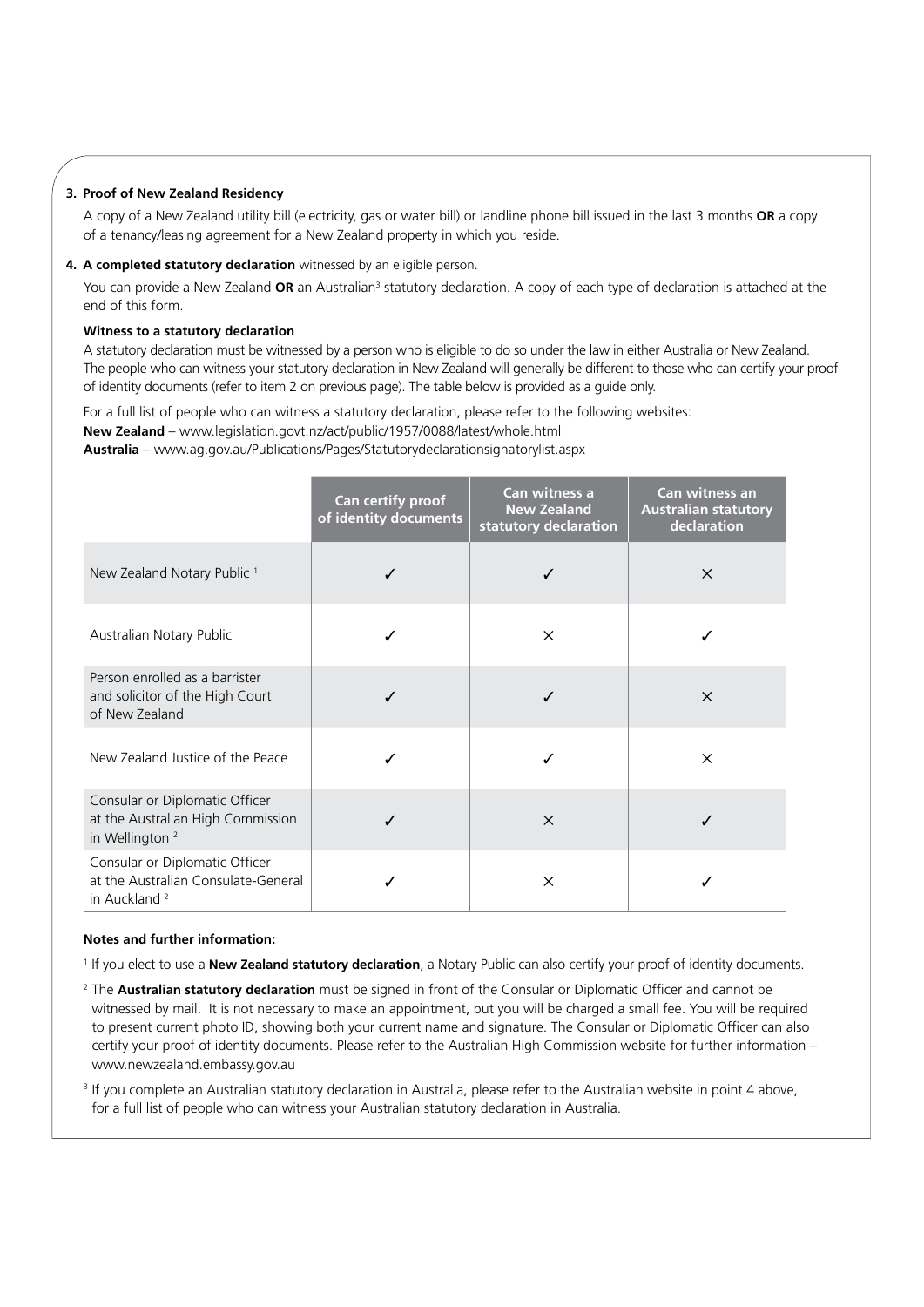

# REI Super Trans Tasman Portability

### If you need help

For assistance call the Helpline on 1300 134 433 or refer to the fund's website at www.reisuper.com.au

| Step 1 - Complete your personal details                                                      | Please print in black or blue pen,<br> A <br>び<br>in uppercase, one character per box. |
|----------------------------------------------------------------------------------------------|----------------------------------------------------------------------------------------|
| Date of birth<br>Miss $\bigcirc$<br>Other<br>Mrs $\bigcirc$<br>Ms<br>Title Mr<br>Given names |                                                                                        |
| Surname                                                                                      |                                                                                        |
| Previous name (if applicable)                                                                |                                                                                        |
| Residential address (must be advised)                                                        |                                                                                        |
| Suburb                                                                                       | State<br>Postcode                                                                      |
| Postal address (if different to above)<br>Suburb                                             | Postcode<br>State                                                                      |
| Daytime telephone<br>Mobile                                                                  |                                                                                        |
| E-mail                                                                                       |                                                                                        |
| Membership number                                                                            |                                                                                        |

### Step 2 – Provide details of your previous Australian address

| Previous residential address in Australia |       |          |
|-------------------------------------------|-------|----------|
| Suburb                                    | State | Postcode |
| Date left Australia                       |       |          |

Issued by REI Superannuation Fund Pty Ltd ABN 68056044770, AFS Licence No. 240569 RSE Licence No. L0000314 as Trustee for REI Super ABN 76641658449, Registration No. R1000412.

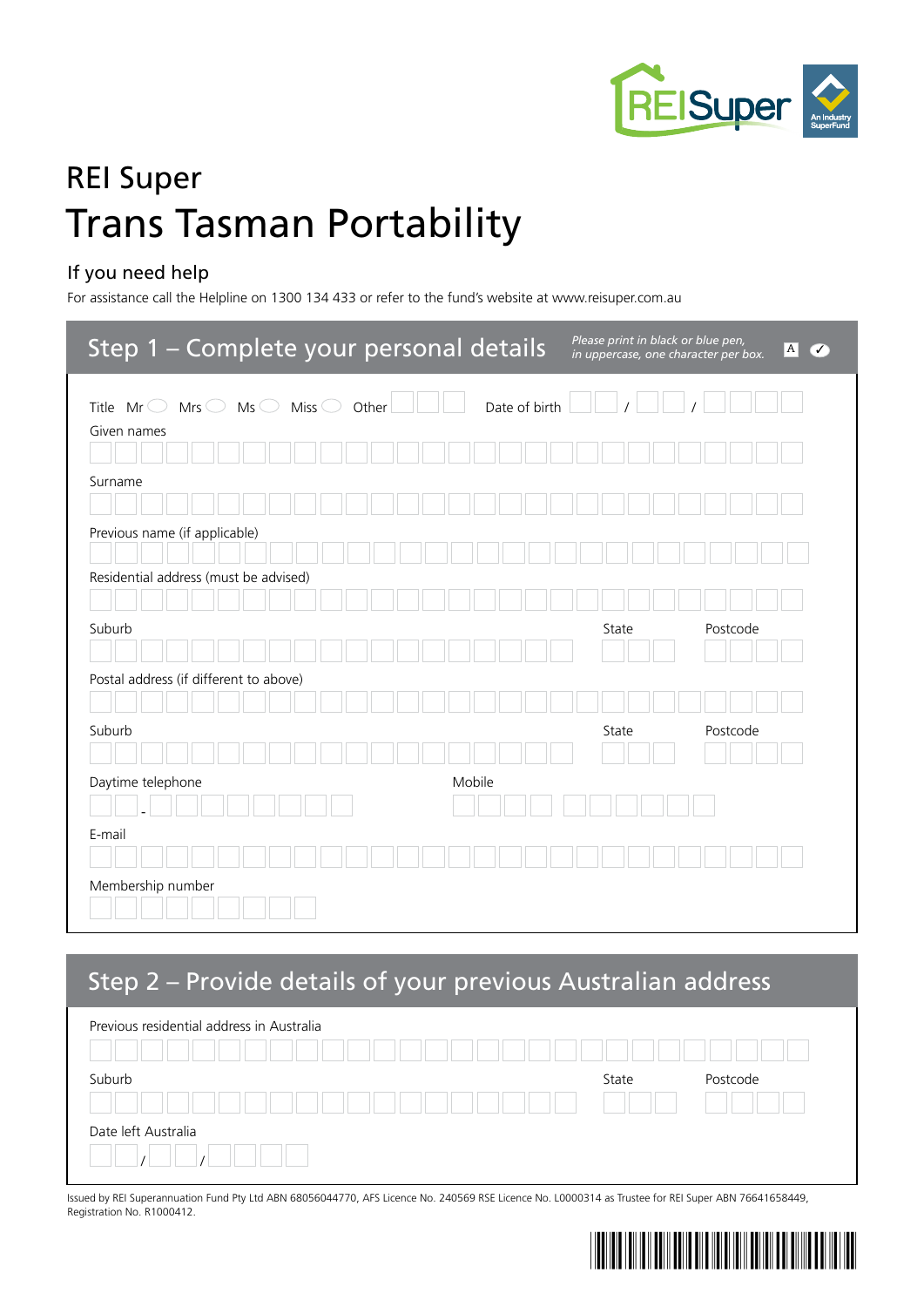### Step 3 – Attach documentation if your personal details have changed

**Name and Date of birth changes** – see the 'Completing proof of identity' fact sheet on the website **www.reisuper.com.au**.

**Address changes** – attach a copy of a recent bill, mail item or driver's licence that displays your new residential or postal address.

**If the required supporting documentation is not provided, the payment of your benefit will be delayed.**

### Step 4 – Provide details of your KiwiSaver Scheme

| KiwiSaver Scheme name                         |                 |  |          |  |
|-----------------------------------------------|-----------------|--|----------|--|
| KiwiSaver registration number<br>S.<br>S<br>K |                 |  |          |  |
| KiwiSaver Scheme address                      |                 |  |          |  |
|                                               |                 |  |          |  |
| Suburb                                        | City            |  | Postcode |  |
|                                               |                 |  |          |  |
| Your KiwiSaver account number                 | Your IRD number |  |          |  |

### Step 5 – KiwiSaver Bank Account details and letter of compliance

| Please provide the following bank account details of your KiwiSaver Scheme: |      |                       |
|-----------------------------------------------------------------------------|------|-----------------------|
| Bank SWIFT Number                                                           |      |                       |
| Bank name                                                                   |      |                       |
| Bank address                                                                |      |                       |
| Suburb                                                                      | City | Postcode              |
| Beneficiary name                                                            |      |                       |
| Beneficiary address                                                         |      |                       |
| Suburb                                                                      | City | Postcode              |
|                                                                             |      | <b>Continued over</b> |

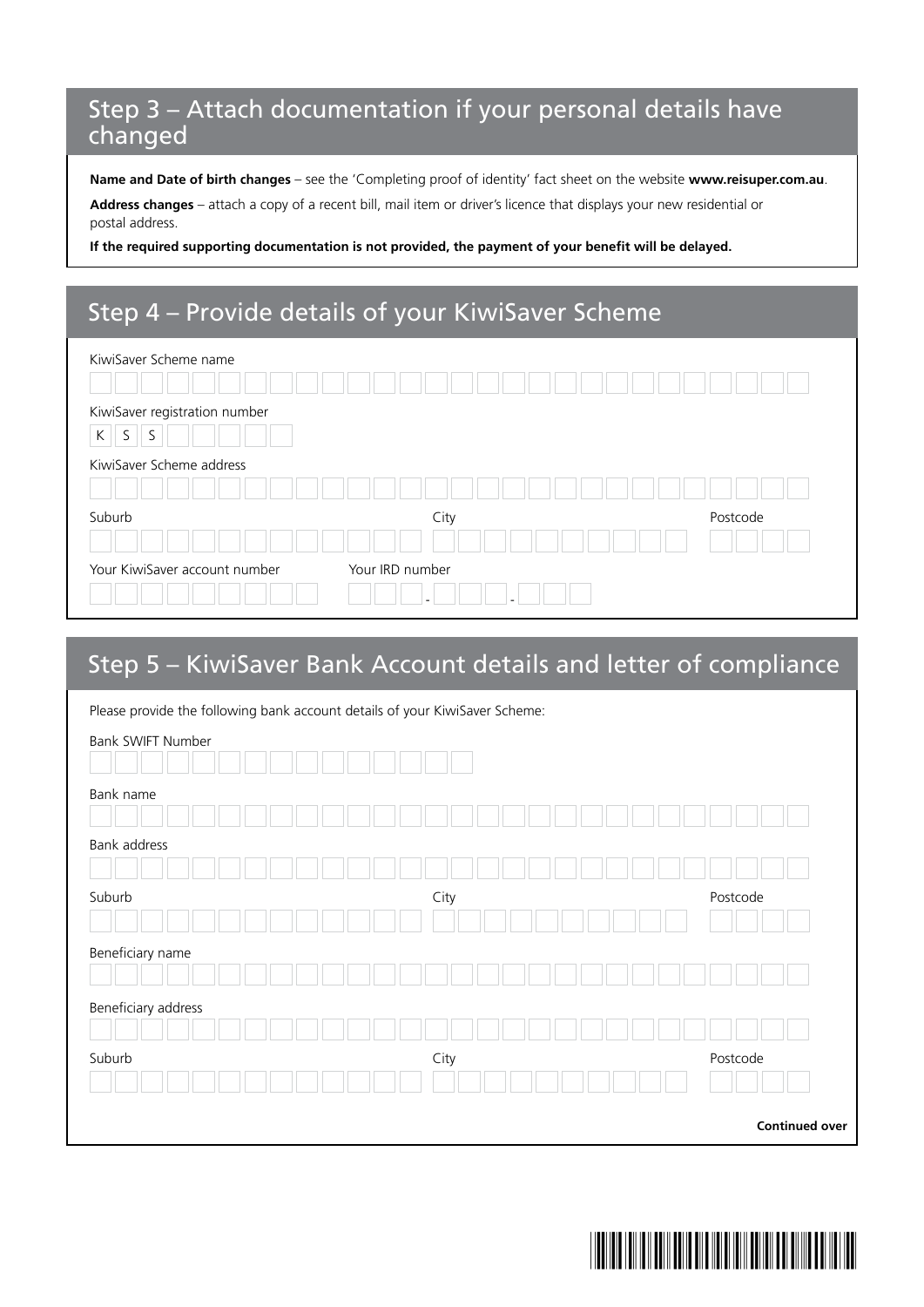### Step 5 – KiwiSaver Bank Account details and letter of compliance (continued)

| Beneficiary account number |  |                |  |  |  |
|----------------------------|--|----------------|--|--|--|
|                            |  |                |  |  |  |
|                            |  | Account number |  |  |  |

 The above KiwiSaver Scheme can accept the transfer. I understand that if this is not correct, the KiwiSaver Scheme will not be able to process my super and my benefit will be refunded to my super fund.

Unless advised otherwise, we will make payment electronically in New Zealand dollars. The exchange rate will be calculated at the date of transfer.

You must attach the original of a letter of compliance from your KiwiSaver Scheme that confirms the above information.

## Step 6 – Trans Tasman documentary evidence and checklist

| Please use the following check list to assist you in providing the correct documents. Please note that if we do not receive the<br>correct documents your request will be delayed. |
|------------------------------------------------------------------------------------------------------------------------------------------------------------------------------------|
| Letter of compliance from your KiwiSaver Scheme confirming they will accept the transfer                                                                                           |
| Bank account details as follows:                                                                                                                                                   |
| Bank SWIFT code                                                                                                                                                                    |
| Bank name and address                                                                                                                                                              |
| Beneficiary name                                                                                                                                                                   |
| Beneficiary address                                                                                                                                                                |
| Beneficiary account number                                                                                                                                                         |
| Certified proof of identity documents                                                                                                                                              |
| Evidence of your permanent residence at a New Zealand address, for example:                                                                                                        |
| a copy of an electricity, gas, water bill or landline phone bill issued in the last 3 months; or                                                                                   |
| a copy of a tenancy/leasing agreement for a New Zealand property                                                                                                                   |
| If you have used a New Zealand statutory declaration                                                                                                                               |
| The statutory declaration has been witnessed by a person authorised to take statutory declarations in New Zealand under<br>the NZ Oaths and Declarations Act 1957                  |
| If you have used an Australian statutory declaration:                                                                                                                              |
| The statutory declaration has been witnessed by a person who is able to witness statutory declarations under the<br>Australian Statutory Declarations Act 1959                     |

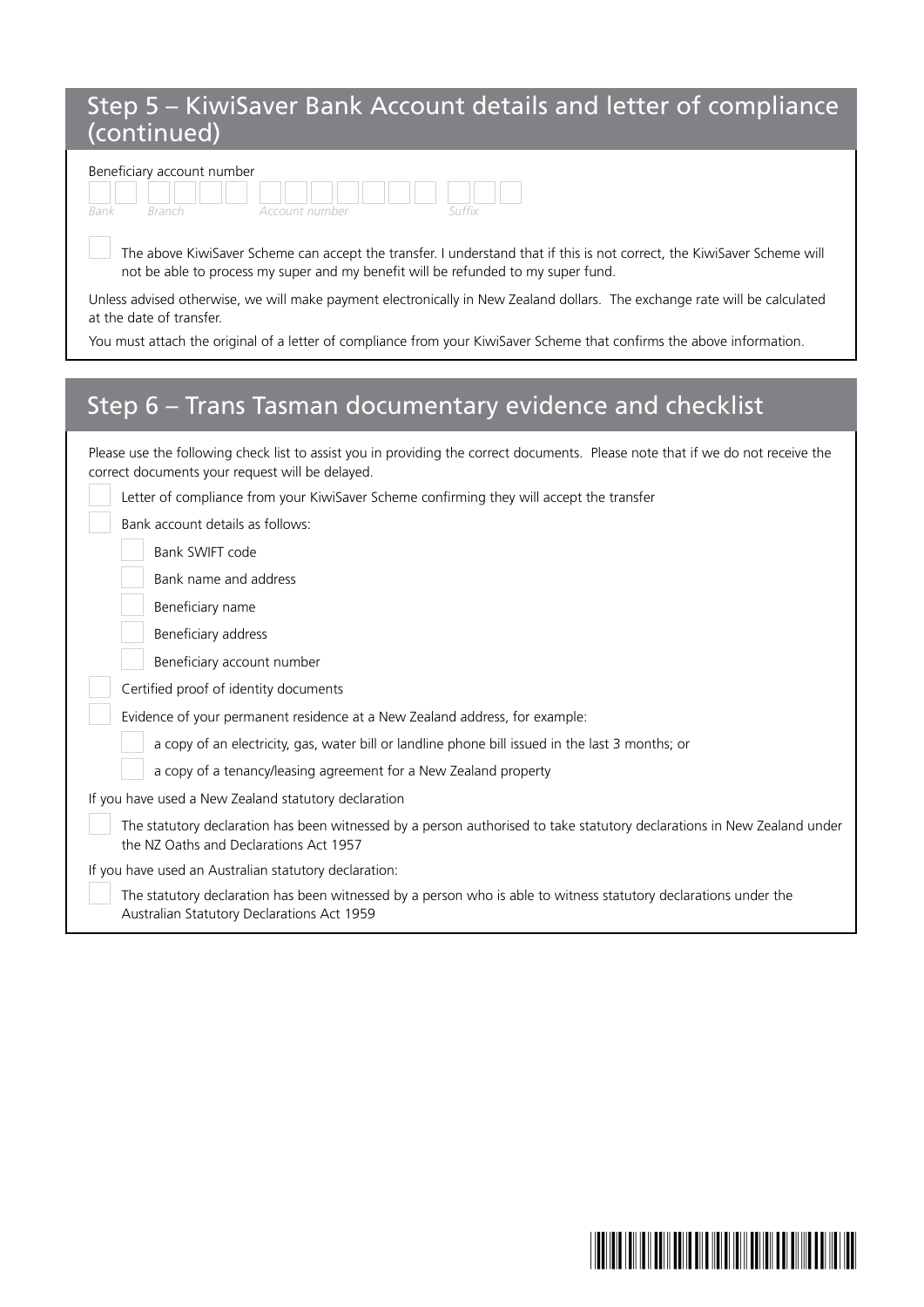### Your Privacy

The Fund is administered by us along with our service provider, Mercer Outsourcing Australia Pty Ltd (Mercer). We collect, use and disclose personal information about you in order to manage your superannuation benefits and give you information about your super. We may also use it to supply you with information about the other products and services offered by us and our related companies. If you do not wish to receive marketing material, please contact us on 1300 13 44 33.

Our Privacy Policies are available to view at reisuper.com.au or you can obtain a copy by contacting us on 1300 13 44 33.

If you do not provide the personal information requested, we may not be able to manage your superannuation.

We may sometimes collect information about you from third parties such as your employer, a previous super fund, your financial adviser, our related entities and publicly available sources.

We may disclose your information to various organisations in order to manage your super, including your employer, our professional advisers, insurers, our related companies which provide services or products relevant to the provision of your super, any relevant government authority that requires your personal information to be disclosed, and our other service providers used to assist with managing your super.

In managing your super your personal information will be disclosed to service providers in another country, most likely to Mercer's processing centre in India. Our Privacy Policies list all other relevant offshore locations.

Our Privacy Policies set out in more detail how we deal with your personal information and who you can talk to if you wish to access and seek correction of the information we hold about you. It also provides detail about how you may lodge a complaint about the way we have dealt with your information and how that complaint will be handled.

If you have any other queries in relation to privacy issues, you may contact us on 1300 13 44 33 or write to our Privacy Officer, GPO Box 4303, Melbourne VIC 3001.

## Step 7 – Sign the form

By signing this form:

- I understand the information contained in this form will be relied upon and used by the trustee to process my Trans Tasman Portability request. It may be disclosed to the administrator, government agencies, my employer and other parties as required, including the trustee of my nominated KiwiSaver Scheme.
- I understand and consent to my information being collected, disclosed and used in the manner set out in this form. If I do not provide the information, my payment request may not be processed.
- I request and consent to the payment of the whole of my withdrawal benefit to my nominated KiwiSaver Scheme.
- I understand there may be a delay in payment if my details have changed or if I do not provide the correct documents.
- I can access my personal information by contacting my superannuation fund's Privacy Officer.

Signature Date

| ł<br>I<br>I<br>I |  |
|------------------|--|

| iynature<br>ັ | Date |  |  |
|---------------|------|--|--|
| v<br>Λ        |      |  |  |

**Send your completed form with your documentary evidence to the Fund Administrator, GPO Box 4303, Melbourne, VIC 3001**

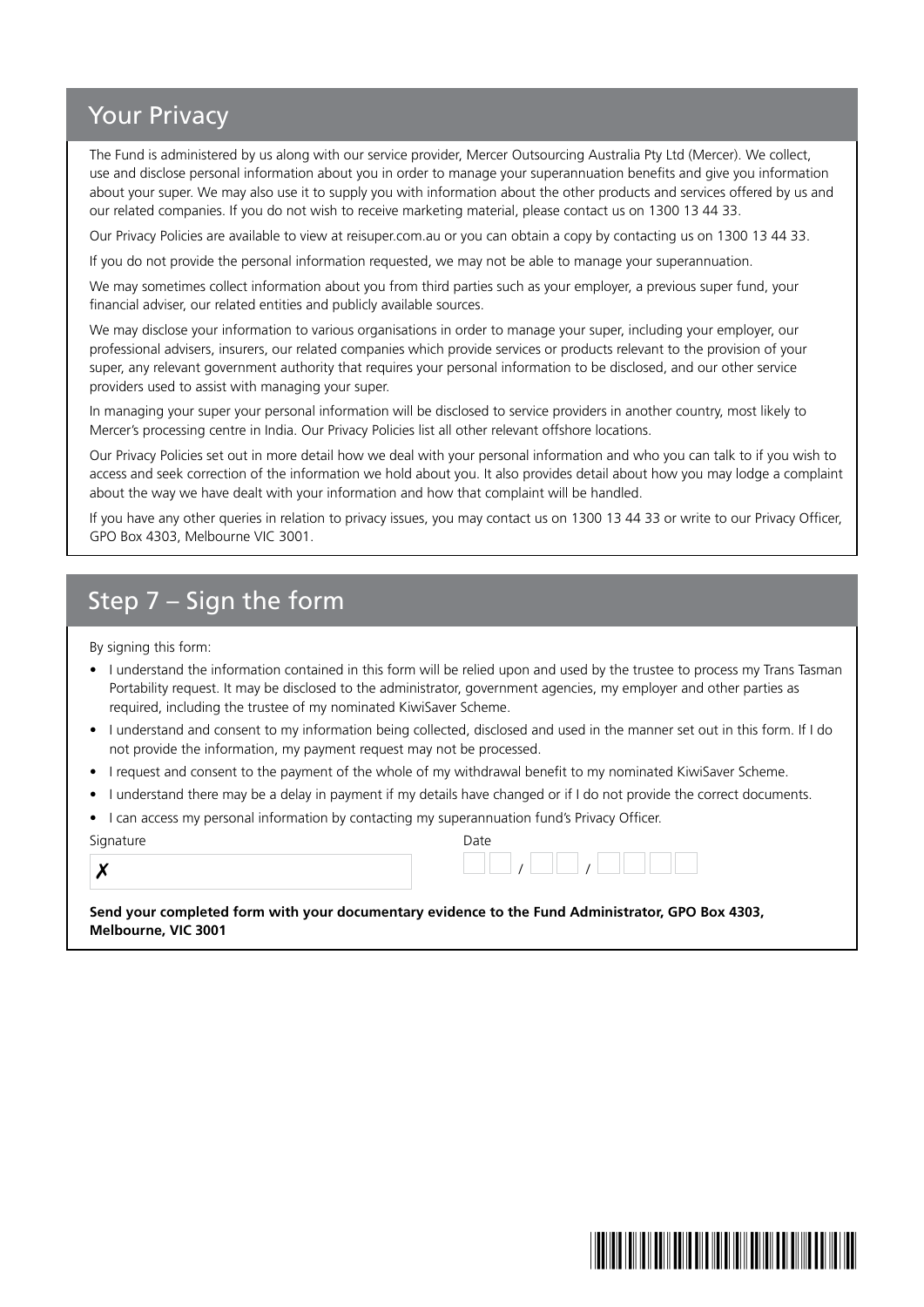# NZ Statutory declaration *Note: You only need to complete and*

*Note: You only need to complete and*<br>*return one statutory declaration.* 

| Full name of person making the declaration<br>Address |                          | $\mathsf{C}\mathsf{f}$ and $\mathsf{C}\mathsf{f}$ and $\mathsf{C}\mathsf{f}$ and $\mathsf{C}\mathsf{f}$ and $\mathsf{C}\mathsf{f}$ and $\mathsf{C}\mathsf{f}$ and $\mathsf{C}\mathsf{f}$ and $\mathsf{C}\mathsf{f}$ and $\mathsf{C}\mathsf{f}$ and $\mathsf{C}\mathsf{f}$ and $\mathsf{C}\mathsf{f}$ and $\mathsf{C}\mathsf{f}$ and $\mathsf{$                                                                                                                                                            |
|-------------------------------------------------------|--------------------------|-----------------------------------------------------------------------------------------------------------------------------------------------------------------------------------------------------------------------------------------------------------------------------------------------------------------------------------------------------------------------------------------------------------------------------------------------------------------------------------------------------------|
|                                                       |                          |                                                                                                                                                                                                                                                                                                                                                                                                                                                                                                           |
|                                                       |                          |                                                                                                                                                                                                                                                                                                                                                                                                                                                                                                           |
|                                                       |                          |                                                                                                                                                                                                                                                                                                                                                                                                                                                                                                           |
|                                                       |                          |                                                                                                                                                                                                                                                                                                                                                                                                                                                                                                           |
|                                                       |                          |                                                                                                                                                                                                                                                                                                                                                                                                                                                                                                           |
|                                                       |                          |                                                                                                                                                                                                                                                                                                                                                                                                                                                                                                           |
|                                                       |                          | and;                                                                                                                                                                                                                                                                                                                                                                                                                                                                                                      |
|                                                       |                          |                                                                                                                                                                                                                                                                                                                                                                                                                                                                                                           |
|                                                       |                          |                                                                                                                                                                                                                                                                                                                                                                                                                                                                                                           |
|                                                       |                          |                                                                                                                                                                                                                                                                                                                                                                                                                                                                                                           |
|                                                       |                          |                                                                                                                                                                                                                                                                                                                                                                                                                                                                                                           |
|                                                       |                          |                                                                                                                                                                                                                                                                                                                                                                                                                                                                                                           |
|                                                       |                          |                                                                                                                                                                                                                                                                                                                                                                                                                                                                                                           |
| Dav                                                   |                          | Year                                                                                                                                                                                                                                                                                                                                                                                                                                                                                                      |
|                                                       |                          |                                                                                                                                                                                                                                                                                                                                                                                                                                                                                                           |
|                                                       |                          |                                                                                                                                                                                                                                                                                                                                                                                                                                                                                                           |
|                                                       |                          |                                                                                                                                                                                                                                                                                                                                                                                                                                                                                                           |
|                                                       |                          | Please specify office held                                                                                                                                                                                                                                                                                                                                                                                                                                                                                |
|                                                       |                          |                                                                                                                                                                                                                                                                                                                                                                                                                                                                                                           |
|                                                       |                          |                                                                                                                                                                                                                                                                                                                                                                                                                                                                                                           |
|                                                       | Occupation<br>Name*<br>Х | request the transfer of my total withdrawal benefit from REI Super to my nominated KiwiSaver Scheme.<br>1. I permanently emigrated from Australia to New Zealand on $\Box$ / $\Box$ / $\Box$ /<br>2. all the information I have provided in this form regarding my application is true and correct and I make this solemn<br>declaration conscientiously believing the same to be true and by virtue of the Oaths and Declaration Act 1957.<br><u> 1989 - Johann Barbara, martin amerikan ba</u><br>Month |